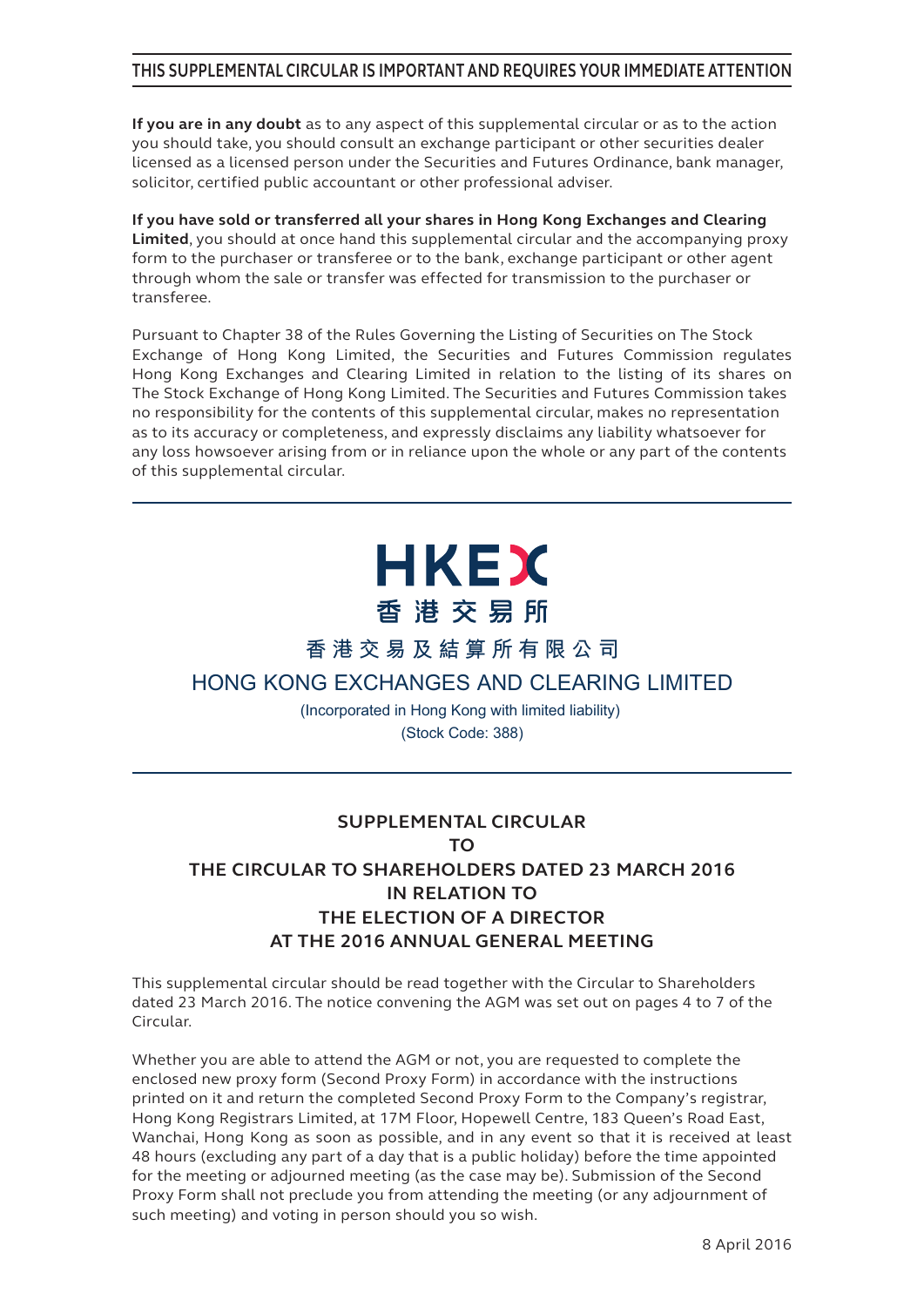In this supplemental circular, the following expressions have the following meanings unless the context otherwise requires:

| "AGM"                                 | the annual general meeting of HKEX to be held at<br>the Exchange Auditorium in the Exchange<br>Exhibition Hall on the 1st Floor, One and Two<br>Exchange Square, Central, Hong Kong on Thursday,<br>28 April 2016 at 4:30 pm, or, where the context so<br>admits, any adjournment of such annual general<br>meeting, notice of which was set out on pages 4 to<br>7 of the Circular; |
|---------------------------------------|--------------------------------------------------------------------------------------------------------------------------------------------------------------------------------------------------------------------------------------------------------------------------------------------------------------------------------------------------------------------------------------|
| "Articles of Association"             | the articles of association of HKEX;                                                                                                                                                                                                                                                                                                                                                 |
| "Board"                               | the board of directors of HKEX;                                                                                                                                                                                                                                                                                                                                                      |
| "Circular"                            | the circular to Shareholders dated 23 March 2016<br>in respect of matters to be considered at the AGM;                                                                                                                                                                                                                                                                               |
| "Closing Time"                        | 48 hours (excluding any part of a day that is a<br>public holiday) before the time appointed for the<br>AGM or adjourned meeting (as the case may be);                                                                                                                                                                                                                               |
| "Company" or "HKEX"                   | Hong Kong Exchanges and Clearing Limited, a<br>company incorporated in Hong Kong with limited<br>liability, whose shares are listed on the Main Board<br>of the Stock Exchange;                                                                                                                                                                                                      |
| "Director(s)"                         | director(s) of HKEX;                                                                                                                                                                                                                                                                                                                                                                 |
| "Elected Director(s)"                 | any Director elected by Shareholders at general<br>meetings;                                                                                                                                                                                                                                                                                                                         |
| "First Proxy Form"                    | the proxy form which was sent to Shareholders on<br>23 March 2016 together with the Circular;                                                                                                                                                                                                                                                                                        |
| "Government Appointed<br>Director(s)" | any Director appointed by the Financial Secretary<br>of Hong Kong pursuant to section 77 of the SFO;                                                                                                                                                                                                                                                                                 |
| "Group"                               | HKEX and its subsidiaries;                                                                                                                                                                                                                                                                                                                                                           |
| "Latest Practicable Date"             | 1 April 2016, being the latest practicable date prior<br>to the printing of this supplemental circular for<br>ascertaining certain information referred to in this<br>supplemental circular;                                                                                                                                                                                         |
| "Listing Rules"                       | the Rules Governing the Listing of Securities on<br>The Stock Exchange of Hong Kong Limited;                                                                                                                                                                                                                                                                                         |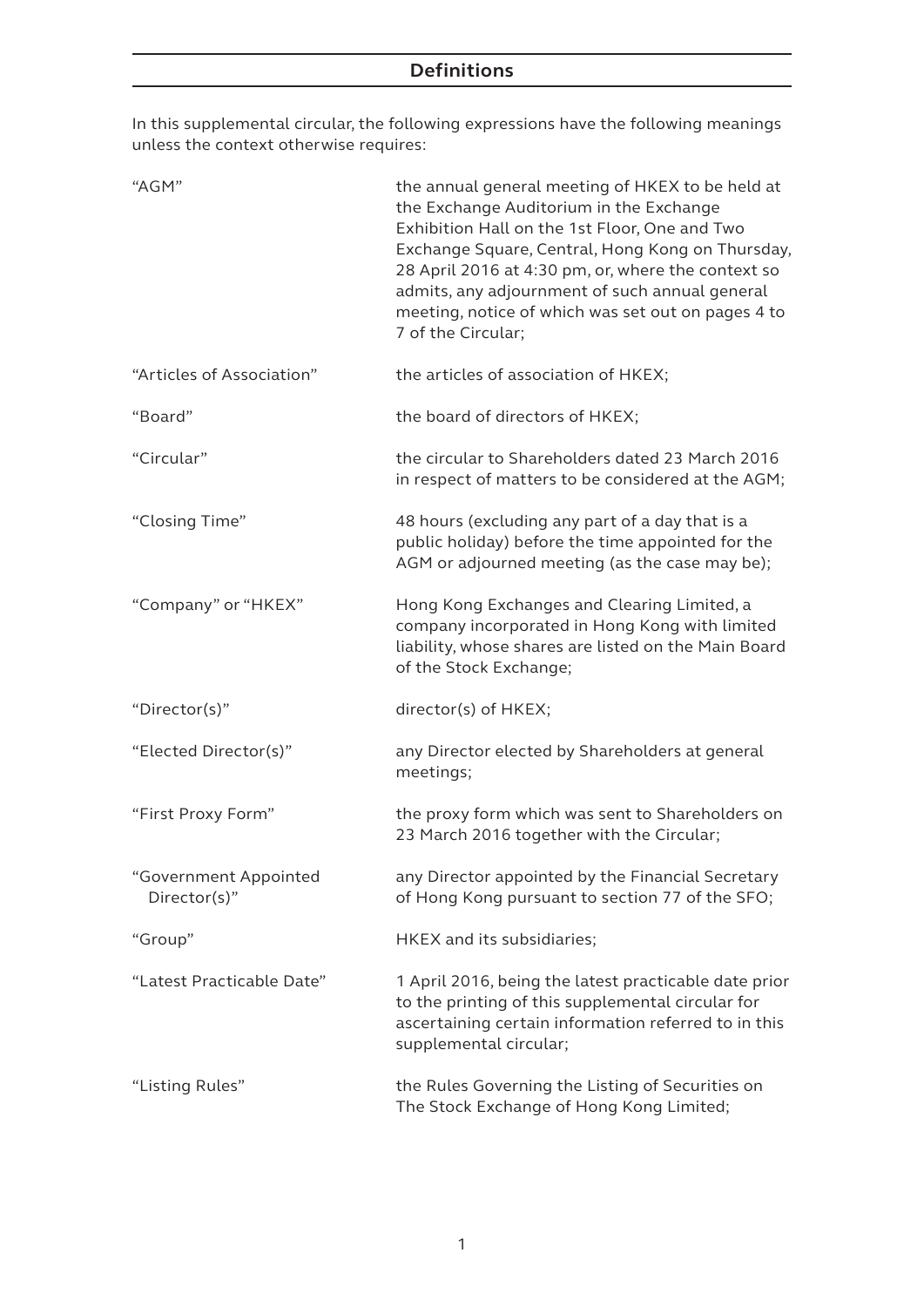# **Definitions**

| "LME"               | The London Metal Exchange, an indirect<br>wholly-owned subsidiary of HKEX, being a<br>Recognised Investment Exchange regulated by the<br>Financial Conduct Authority of the UK;                                                    |
|---------------------|------------------------------------------------------------------------------------------------------------------------------------------------------------------------------------------------------------------------------------|
| "LME Clear"         | LME Clear Limited, an indirect wholly-owned<br>subsidiary of HKEX, being a European Market<br>Infrastructure Regulation compliant clearing<br>house which acts as the central counterparty<br>for all contracts traded on the LME; |
| "Second Proxy Form" | the new proxy form sent together with this<br>supplemental circular;                                                                                                                                                               |
| "SFO"               | Securities and Futures Ordinance, Chapter 571<br>of the Laws of Hong Kong;                                                                                                                                                         |
| "Share(s)"          | share(s) of HKEX;                                                                                                                                                                                                                  |
| "Shareholder(s)"    | holder(s) of Shares;                                                                                                                                                                                                               |
| "Stock Exchange"    | The Stock Exchange of Hong Kong Limited, a<br>wholly-owned subsidiary of HKEX, being a<br>recognized exchange company under the SFO;                                                                                               |
| "UK"                | United Kingdom;                                                                                                                                                                                                                    |
| $``\zeta"$          | Hong Kong dollar; and                                                                                                                                                                                                              |
| $``\%"$             | per cent.                                                                                                                                                                                                                          |

References to time and dates in this supplemental circular are to Hong Kong time and dates.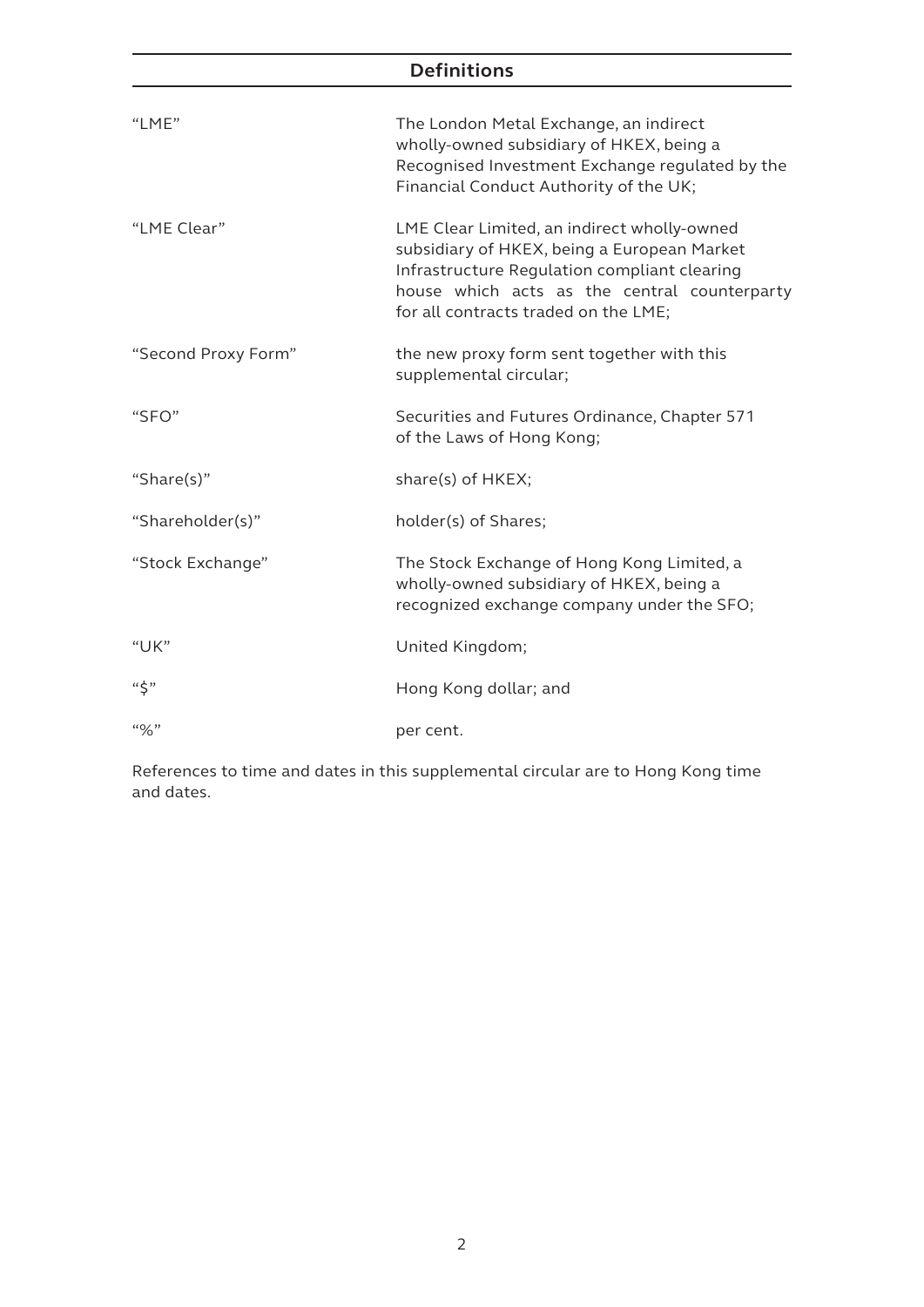# **HKEX** 香港交易所

### **香港交易及結算所有限公司**

### **HONG KONG EXCHANGES AND CLEARING LIMITED**

(Incorporated in Hong Kong with limited liability) (Stock Code: 388)

#### **Independent Non-executive Directors**

CHOW Chung Kong (Chairman) CHAN Tze Ching, Ignatius Timothy George FRESHWATER FUNG Yuen Mei, Anita Rafael GIL-TIENDA John Barrie HARRISON HU Zuliu, Fred KWOK Chi Piu, Bill LEE Kwan Ho, Vincent Marshall LEUNG KO May Yee, Margaret John Mackay McCulloch WILLIAMSON WONG Sai Hung, Oscar

#### **Registered Office**

12th Floor One International Finance Centre 1 Harbour View Street Central Hong Kong

#### **Executive Director**

LI Xiaojia, Charles (Chief Executive)

8 April 2016

Dear Shareholders,

#### **1. INTRODUCTION**

This supplemental circular should be read together with the Circular which contains, inter alia, the notice of the AGM of which one of the agenda items is the election of a Director. The purpose of this supplemental circular is to give you further information relating to the election of a Director at the AGM.

#### **2. ELECTION OF A DIRECTOR**

As explained in the Circular, the Board has recommended Mr Apurv Bagri to stand for election at the AGM to fill the vacancy which will arise from the retirement of Mr Oscar Wong after the conclusion of the AGM. Mr Bagri's personal particulars are set out in Appendix I of this supplemental circular.

Subsequent to the despatch of the Circular, the Company Secretary of HKEX has received a Shareholder's written notice of his intention to propose a resolution for the appointment of Mr Chin Chi Kin, Edward as a Director at the AGM. Mr Chin's personal particulars are set out in Appendix I of this supplemental circular.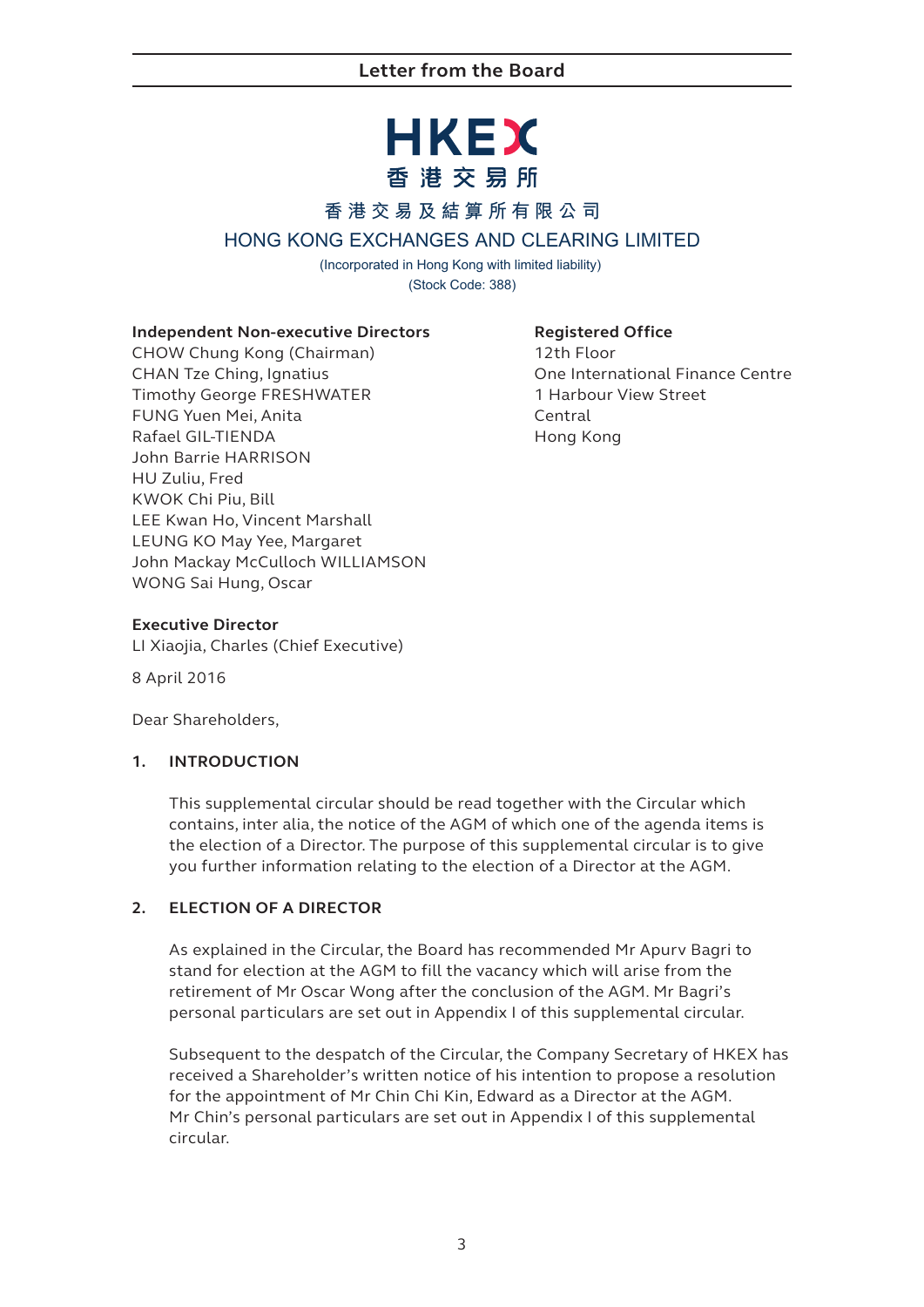#### **Letter from the Board**

There are now two candidates standing for election as a Director at the AGM. Shareholders may, if they think fit, elect one of them as a Director. The resolutions relating to the election of a Director will be proposed under item 3 of the notice of AGM.

**The Board considers that the proposal to elect Mr Bagri who possesses a wealth of experience in the non-ferrous metals futures trading business is in the best interests of HKEX and our Shareholders as a whole, and recommends Shareholders vote in favour of the appointment of Mr Bagri as a Director and vote against the appointment of Mr Chin as a Director at the AGM. Further details of the Board's recommendation are set out in Appendix II of this supplemental circular.**

**Shareholders shall cast their votes "for" in case they are in favour of a resolution or cast "against" in case they do not support a resolution.** If you do not plan to attend the AGM, you may appoint the chairman of the meeting or a proxy of your choice to attend, speak and vote on your behalf.

#### **3. SECOND PROXY FORM**

Since the First Proxy Form does not contain the proposed resolution for the appointment of the additional candidate as set out in this supplemental circular, the Second Proxy Form has been prepared and is enclosed with this supplemental circular.

You are requested to complete the Second Proxy Form in accordance with the instructions printed on it and return the completed Second Proxy Form to HKEX's registrar, Hong Kong Registrars Limited, at 17M Floor, Hopewell Centre, 183 Queen's Road East, Wanchai, Hong Kong as soon as possible, and in any event so that it is received before the Closing Time. The arrangement in relation to the completion and submission of the Second Proxy Form is set out in Appendix III of this supplemental circular. Shareholders who have appointed or intend to appoint proxies to attend the AGM are requested to pay particular attention to the arrangement set out therein.

If you are a non-registered Shareholder, i.e. your Shares are held through an intermediary (for example, a bank, custodian or securities broker) or registered in the name of your nominee, you will not receive the Second Proxy Form directly from HKEX, and you will need to give instructions to your intermediary/ nominee to vote on your behalf. If you wish to attend, speak and vote at the AGM, you should seek authorisation to do so from your intermediary/nominee directly.

**Shareholders are advised to read this supplemental circular together with the Circular for information relating to the voting arrangement.**

Yours faithfully, On behalf of the Board **CHOW Chung Kong** Chairman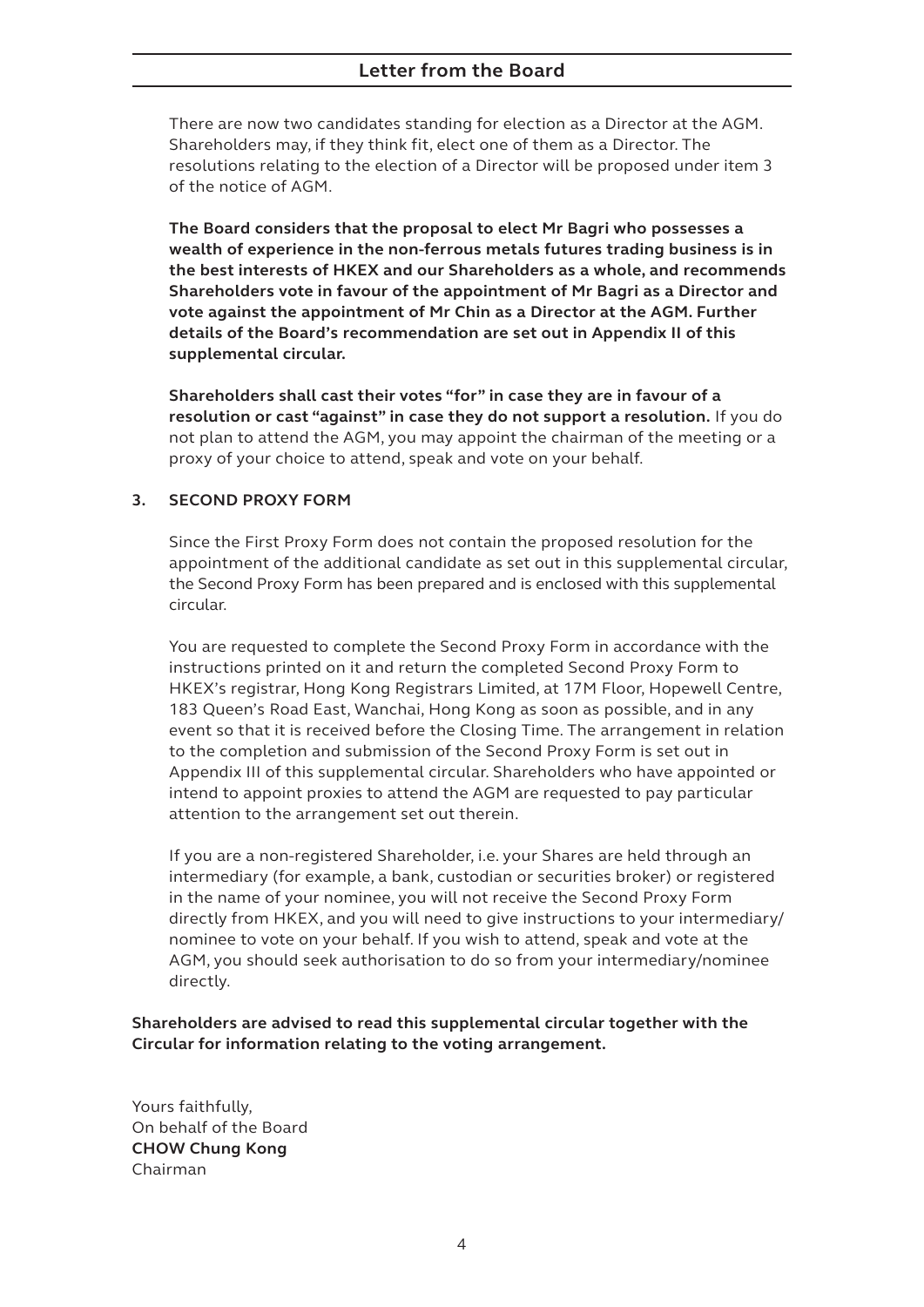#### **A. CANDIDATE RECOMMENDED BY THE BOARD**

Information on the candidate recommended by the Board in accordance with Article 88(3)(a) of the Articles of Association, is set out below:

#### **Mr Apurv BAGRI**

(aged 56)

| <b>Positions held with</b><br>the Group |                                     | $\bullet$ Nil                                                                                                                                                                                                                                                                                                                                    |
|-----------------------------------------|-------------------------------------|--------------------------------------------------------------------------------------------------------------------------------------------------------------------------------------------------------------------------------------------------------------------------------------------------------------------------------------------------|
| Other major offices                     | $\bullet$<br>$\bullet$              | International Wrought Copper Council<br>$-$ director (2013~)<br>Metdist Group of Companies, London – president<br>and chief executive officer (1980~)                                                                                                                                                                                            |
| <b>Public service</b>                   | $\bullet$<br>$\bullet$<br>$\bullet$ | • Crown Estate Paving Commission, England<br>- commissioner (1996~)<br>Dubai Financial Services Authority<br>$-$ director (2004 $\sim$ )<br>Higher Education Funding Council for England<br>$-$ board member (2014 $\sim$ )<br>• London Business School – chairman of governing<br>body (2014~)<br>Royal Parks Board, England - chairman (2008~) |
| Qualifications                          | $\bullet$<br>$\bullet$              | Bachelor of Science in Business Administration<br>(Cass Business School, City University London, UK)<br>Doctor of Science (Honoris Cause) (City University<br>London, UK)                                                                                                                                                                        |

#### **B. CANDIDATE NOMINATED BY A SHAREHOLDER**

Information on the candidate nominated by a Shareholder in accordance with Article 88(3)(b) of the Articles of Association subsequent to the despatch of the Circular, is set out below:

#### **Mr CHIN Chi Kin, Edward**

(aged 47)

| <b>Positions held with</b><br>the Group |                        | $\bullet$ Nil                                                                                                                                                                                                                                                                                               |
|-----------------------------------------|------------------------|-------------------------------------------------------------------------------------------------------------------------------------------------------------------------------------------------------------------------------------------------------------------------------------------------------------|
| <b>Other major offices</b>              | $\bullet$<br>$\bullet$ | Quantbot Technologies (HK), Limited - executive<br>director $(2015-)$<br>MDE Hedge Center - founder and senior<br>advisor $(2002 -)$                                                                                                                                                                        |
| <b>Past offices</b>                     | $\bullet$<br>$\bullet$ | Capital Global Management Limited – executive<br>director and chief portfolio manager (2011-2015)<br>China Capital Management Limited – managing<br>director and chief investment officer (2009-2010)<br>Revelation Fund Management Limited - managing<br>director and chief investment officer (2007-2008) |
| Qualifications                          | $\bullet$<br>$\bullet$ | Bachelor of Applied Economics (University of<br>Manitoba, Canada)<br>Master of Business Administration (University of<br>Toronto, Canada)<br>Fellow (Canadian Securities Institute, Canada)                                                                                                                 |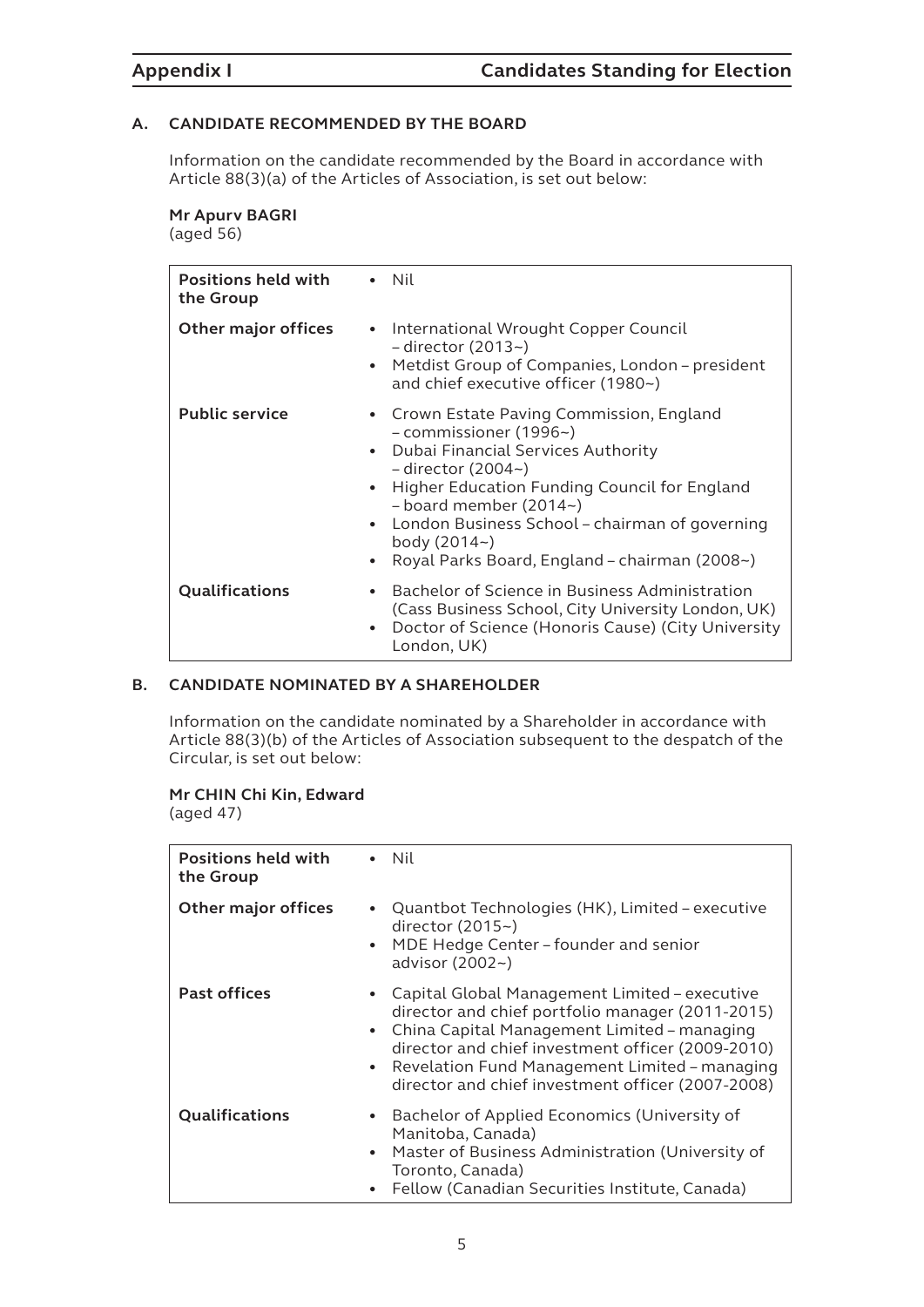As at the Latest Practicable Date, Mr Bagri and Mr Chin both have declared that they do not have any interests in the shares of HKEX within the meaning of Part XV of the SFO. Each of them has further declared that he does not have any relationship with any Directors, senior management, substantial shareholders or controlling shareholders (as defined in the Listing Rules) of HKEX.

None of the above candidates has any service contract with any member of the Group. The elected candidate will be appointed as a Director with effect from the conclusion of the AGM for a term of not more than approximately 3 years expiring at the conclusion of the Company's annual general meeting to be held in 2019.

The current remuneration of Non-executive Directors for their service on the Board and, where applicable, on certain of its committees is set out below:

|                                                     | (5)       |
|-----------------------------------------------------|-----------|
| The Board                                           |           |
| – Chairman                                          | 2,100,000 |
| - Other member                                      | 700,000   |
| Audit Committee                                     |           |
| – Chairman                                          | 200,000   |
| – Other member                                      | 120,000   |
| - Attendance fee per meeting                        | 3,000     |
| Executive Committee, Investment Advisory Committee, |           |
| Remuneration Committee and Risk Committee           |           |
| – Chairman                                          | 180,000   |
| – Other member                                      | 120,000   |
| - Attendance fee per meeting                        | 3.000     |

The above remuneration is payable to Non-executive Directors for services rendered by each of them for the period between the conclusion of each annual general meeting and the conclusion of the annual general meeting to be held in the immediately following year until Shareholders otherwise determine, provided that such remuneration be payable in proportion to the period of service in the case of a Non-executive Director who has not served the entire period.

Save for the information disclosed above and in this supplemental circular, each of the above candidates has confirmed that there is no other information required to be disclosed pursuant to Rule 13.51(2) of the Listing Rules, and the Company is not aware of any other matter in relation to their standing for election as a Director that needs to be brought to Shareholders' attention.

Further, Mr Bagri and Mr Chin both have confirmed that they meet the independence criteria as set out in Rule 3.13 of Listing Rules.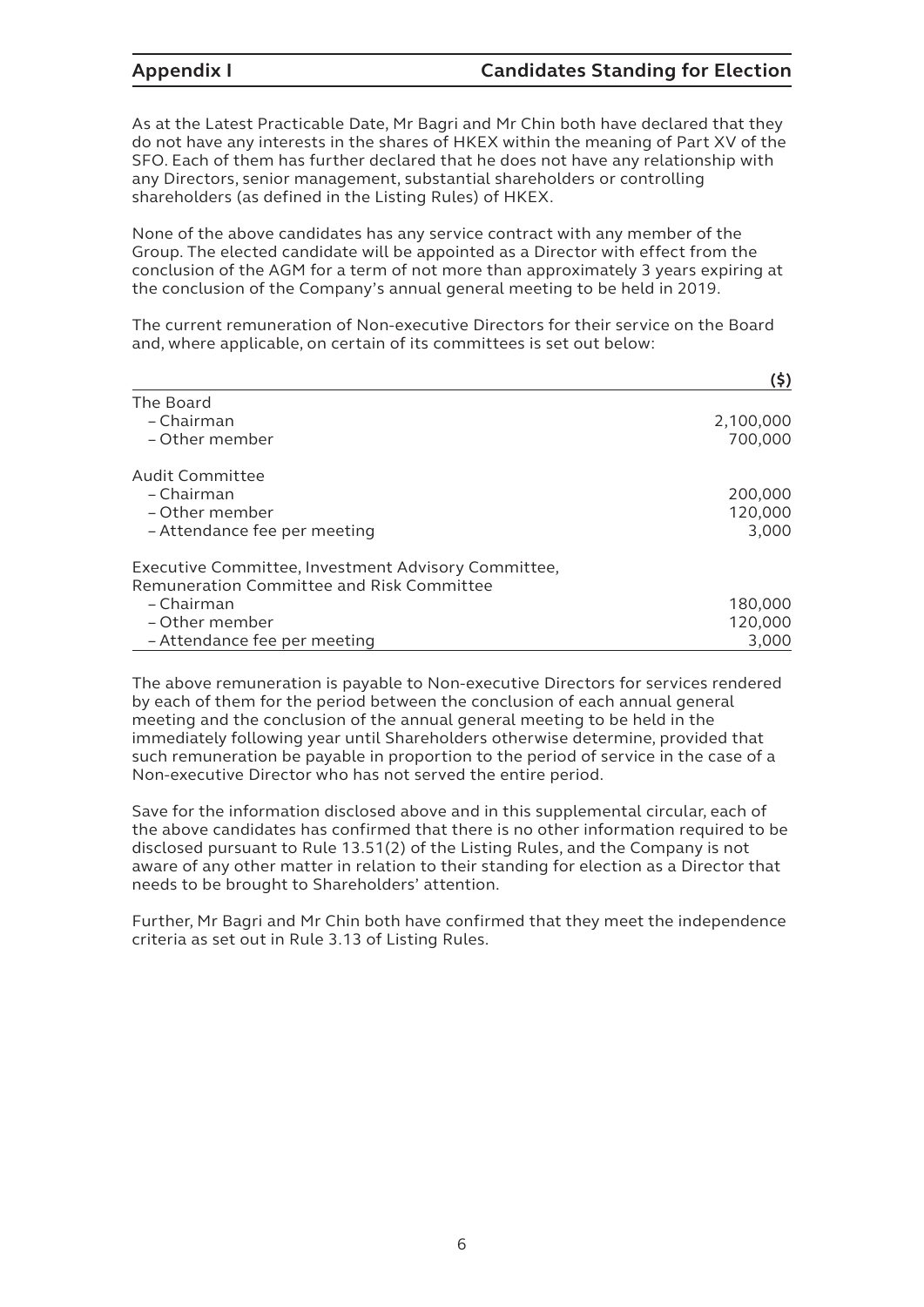#### **RETIRING ELECTED DIRECTOR**

The term of office of Mr Oscar Wong, an Elected Director, will expire at the conclusion of the AGM. Pursuant to the Nomination Policy as amended by the Board on 16 September 2015, Mr Wong, who would have been serving on the Board for 13 consecutive years by the end of the AGM, is not eligible for nomination by the Board to stand for re-election.

#### **RECOMMENDATION OF THE NOMINATION COMMITTEE**

Following HKEX's acquisition of the LME in December 2012, it has become a global leader in non-ferrous metals commodity futures. A number of transformational changes have taken place subsequently within the LME including the launch of the proprietary clearing house, LME Clear, the commercialisation of the LME's fees, and warehousing reforms. In the Board performance evaluation conducted in 2014, the consultant, apart from recommending the introduction of a term limit for Non-executive Directors to help achieve a diverse Board with an appropriate mix of background, skills and experience, also advised that the Board should actively consider recruiting a Board member with commodities experience from overseas if suitable professional background and skills could not be found locally. In 2015, contributions from commodities including the LME and LME Clear accounted for approximately 20% of the Group's revenue and other income. There is a growing demand for commodities expertise and experience on the Board. Hence, in considering a candidate to succeed Mr Oscar Wong on the Board, the Nomination Committee had, among various factors, considered a candidate's accomplishment and experience particularly in the commodities market. A consultant was engaged to search for appropriate candidates with commodities background. As Hong Kong does not have a mature commodities market, and the industry itself is highly specialised, the search for candidates was extended to cover overseas markets. On 22 February 2016, the Nomination Committee nominated Mr Apurv Bagri to stand for election by Shareholders at the AGM.

Mr Bagri has been the president and chief executive officer of Metdist Group of companies owned by the Bagri's family since 1980. Metdist Trading Limited ("MTL"), one of the oldest members of the LME (the only privately owned Category 1 Ring Dealing Member), is authorised and regulated by the UK's Financial Conduct Authority ("FCA", formerly Financial Services Authority), and it has been trading on the LME since 1970. Mr Bagri has thus built up a wealth of experience in the non-ferrous metals futures trading business. According to the LME, neither MTL nor Mr Bagri had been fined or reprimanded by either the LME or FCA for breach of the LME rules and regulations. In light of the above, Mr Bagri is considered to possess the required character, integrity and solid experience in the commodities industry, and satisfies the selection criteria under the Nomination Policy. Mr Bagri who is resident in London has indicated his willingness to attend HKEX Board meetings held in Hong Kong in person, and if not, by telephone conference.

The Nomination Committee has also assessed Mr Bagri's independence by reference to the criteria laid down in the Listing Rules. MTL, as a Category 1 Ring Dealing Member of the LME has been trading and clearing on the LME and LME Clear. The assessment concluded that (a) the transactions between MTL and the LME and LME Clear were conducted in the ordinary course of business and at arm's length, and the fees paid by MTL to the LME and LME Clear were at rates identical to those applicable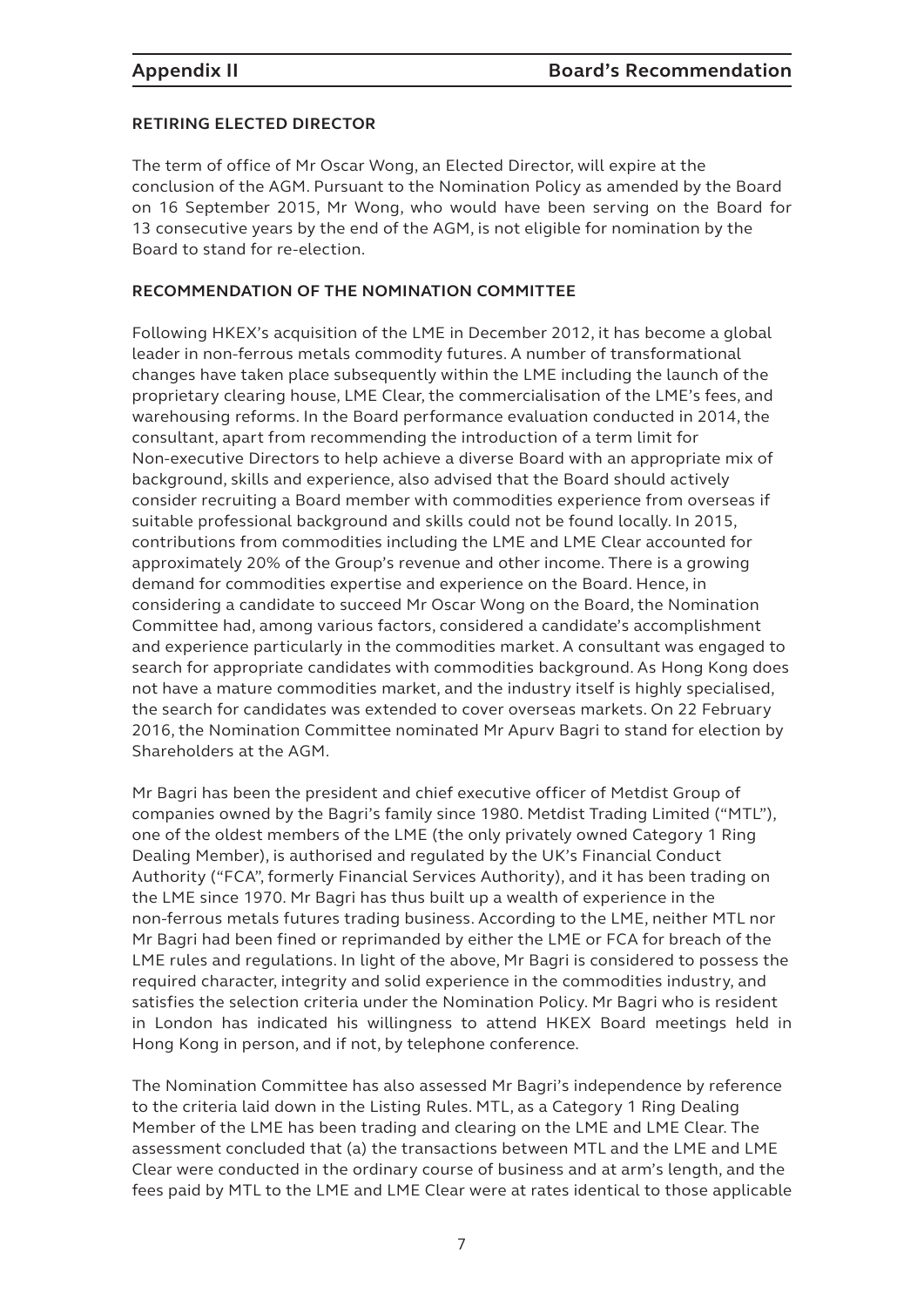to other LME/LME Clear members; and (b) the relevant transactions entered into in 2015 were, by value, immaterial. The Nomination Committee is of the view that such interests would not affect a director's exercise of independent judgement. Hence, Mr Bagri would be an Independent Non-executive Director should he be appointed to the Board.

Having considered Mr Bagri's biographical and background information, the Board accepted the nomination and recommended Mr Bagri to stand for election by Shareholders at the AGM.

#### **COMMENTARY ABOUT ASSET MANAGEMENT EXPERIENCE ON THE BOARD**

In light of Mr Oscar Wong's impending retirement, the Board has reviewed the expertise and experience mix on the Board. After due and careful consideration, the Board is of the view that bringing in commodities expertise and experience to the Board is our top priority and considers that there is no immediate gap in the Board's expertise in asset management as other incumbent Directors also possess relevant experience. Ms Anita Fung, before assuming the role as the chief executive officer Hong Kong of The Hongkong and Shanghai Banking Corporation Limited ("HSBC"), was the treasurer and head of global markets, Asia Pacific and head of global banking and markets, Asia Pacific of HSBC; Dr Fred Hu, after stepping down from his position as the chairman of Greater China at Goldman Sachs Group Inc, is now the founder and chairman of Primavera Capital Limited which is a China-based global investment firm that manages funds in both Renminbi and United States dollar for leading institutions, corporations and families in China; and Mr John Williamson is the senior managing director of Search Investment Group Limited which is the private investment company of Robert Miller and his family. Prior to that, Mr Williamson was the managing director of NatWest Investment Services, London and the chief operating officer of NatWest Securities Asia Holdings Limited.

### **BOARD'S RECOMMENDATION**

Unlike other listed companies where the number of board seats is determined by shareholders, at HKEX, the number of Directors on the Board is restricted to 13 as prescribed by the Articles of Association, being comprised of 6 Government Appointed Directors, 6 Elected Directors, and HKEX's Chief Executive who is an ex-officio member. Given that (a) the Board's composition is restricted and there is only one vacancy to be filled at the AGM as a result of Mr Oscar Wong's retirement; (b) there is an imminent need to bring in commodities expertise and experience to the Board to help HKEX meet the challenges and strategic goals in the commodities business; and (c) there is no immediate gap in the Board's expertise in asset management following Mr Wong's retirement as other incumbent Directors also possess relevant expertise and experience, **the Board considers that the proposal to elect Mr Apurv Bagri who possesses a wealth of experience in the non-ferrous metals futures trading business is in the best interests of HKEX and our Shareholders as a whole, and recommends Shareholders vote in favour of the appointment of Mr Bagri as a Director and vote against the appointment of Mr Chin Chi Kin, Edward as a Director at the AGM.**